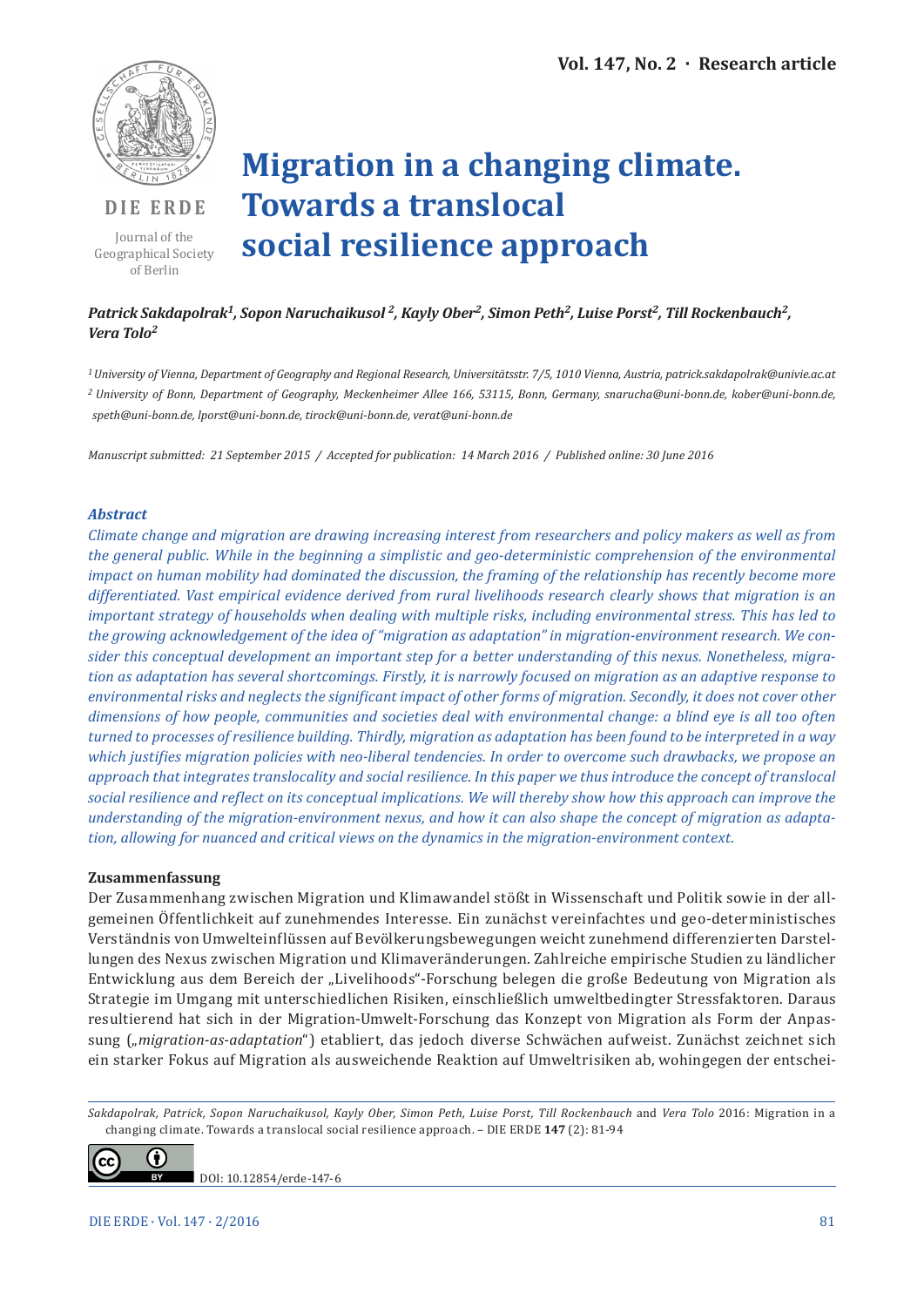dende Einfluss anderer Migrationsformen weitgehend vernachlässigt wird. Maßnahmen, die auf Haushalts-, Gemeinde- und gesamtgesellschaftlicher Ebene zur Steigerung von Resilienz gegenüber Umweltveränderungen ergriffen werden, finden zudem wenig Berücksichtigung. Überdies lässt sich eine Auslegung des Konzepts beobachten, aus der sich die Forderung nach einer neo-liberalen Umgestaltung von Migrationspolitik ableiten lässt. Angesichts dieser kritischen Aspekte wird im vorliegenden Artikel "translokale soziale Resilienz" als ein alternativer konzeptioneller Zugang zur Migration-Umwelt-Forschung vorgestellt. Dieses Konzept ermöglicht eine kritische Auseinandersetzung mit sozialer Resilienz, indem es *Bourdieus* Praxistheorie mit Konzepten zu "*hazardscapes*" sowie zur sozialen Konstruktion von Ökosystemdienstleistungen verknüpft. Des Weiteren berücksichtigt translokale soziale Resilienz die Bedeutung sozialer Netze, welche die Verbundenheit von Migranten sowohl zu ihren Herkunftsgebieten als auch Zielorten widerspiegeln. Das Konzept translokaler sozialer Resilienz trägt dem dynamischen Charakter von Resilienz und Livelihoods insofern Rechnung, als dass es die besondere Bedeutung sozialer Praktiken für die Aushandlung sozio-ökologischer Verflechtungen im relationalen Raum hervorhebt und dabei auf die wechselseitige Verbindung zwischen Ziel- und Herkunftsregionen von Migranten hinweist. Der Ansatz translokaler sozialer Resilienz zeichnet sich somit durch seine kritische Auseinandersetzung mit den Ursachen von Verwundbarkeit und den strukturellen Hemmnissen für die Resilienz translokaler Akteure in Zeiten eines sich wandelnden Klimas aus.

**Keywords** Migration, climate change, social resilience, migration as adaptation, translocality

## **1. Introduction**

"A better understanding is required of the extent to which migration influences vulnerability and resilience in the face of environmental change" (*Black* et al 2011: 449).

There is growing concern about the impact of global climate change on patterns of human mobility<sup>1</sup> and the challenges that may result, such as conflicts and humanitarian crises (*Afifi* and *Jäger* 2010; *Piguet* et al.  $2011$ <sup>2</sup>. The UNFCCC<sup>3</sup> (2010) has recognized these issues as constituting a field requiring urgent action, and have called for researchers and policy-makers to engage in advancing the understanding of the relationship between the environment and migration as well as the creation of necessary policies. At the same time, international organizations (e.g. IOM, UNHCR), national governments (e.g. UK, Germany) and a growing research community (for an overview see *Piguet*  and *Laczko* 2014) have intensified their engagement in the issue. Yet, most attention has been drawn to the question of how climate change acts as a driver of outmigration. Policy recommendations tend to focus on adaptation measures that prevent or reduce migration, since migration is usually considered as a problem or a threat (e.g. WBGU 2008). This dominant discourse drawing on *El-Hinnawi's* (1985) publication on environmental refugees has shifted considerably in the past few years. Today, there is a growing consensus that the relationship between climate change and migration is more complex and multifaceted than that suggested by simple cause-effect models and rather alarmist projections (*Black* et al. 2011a; *Warner* and *Afifi* 2014). Instead of presenting migration as an outcome of failing climate mitigation strategies, migration is increasingly viewed as a strategy of and for adaptation. The narrative of migration as adaptation, which the influential Foresight Report on climate change and migration advocated for (2011), is, in turn, replacing the one on environmental refugees (*Barnett*  and *Webber* 2010; *Scheffran* et al. 2012; *Tacoli* 2009)4. But what does migration as adaptation mean? How is migration as adaptation conceptualized? What shortcomings can be identified and how can we move on?

This article will not reiterate the evolution of the discourse on climate refugees and its critique, as it has been done by distinguished scholars before (e.g. *Felgentreff* and *Geiger* 2013; *Piguet* 2013). The starting point of our contribution is the recent paradigm shift towards migration as adaptation. An important point of reference is the above-mentioned Foresight Report (2011) and related scientific publications (*Adger* et al. 2015; *Black* et al. 2013; *Black*  et al. 2011b), which have significantly promoted this idea. The article will neither provide a discursive nor a political economic critique of the new policy narrative, which has been done, among others by *Methmann* and *Oels* (2015), *Bettini* (2014), *Felli* (2013) as well as *Felli* and *Castree* (2012). Instead, we build on the critique which is raised in these publications that migration as adaptation can be considered as a neoliberal narrative that promotes the individualization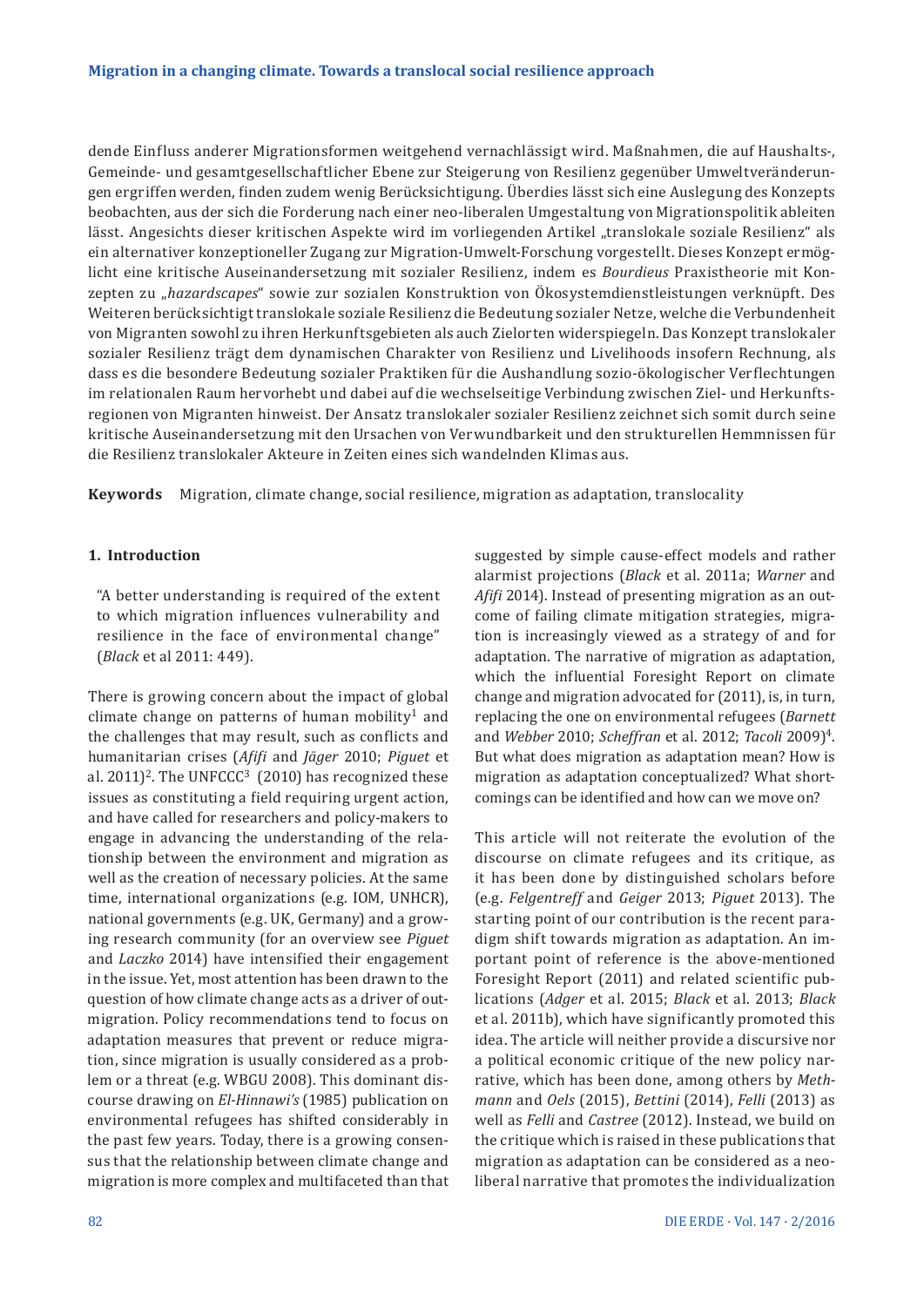of risks and a shift of responsibility from states and collective actors to those already overburdened.

We propose the concept of translocal social resilience as a critical analytical framework to create a comprehensive understanding of migration in the context of environment and climate change, which could provide evidence for policy-making beyond the neo-liberal agenda. In this vein, we seek to link Bourdieudianinfluenced critical scholarship on vulnerability and resilience as well as migration and translocality. In the following sections we describe the development of migration as adaptation as a policy narrative, address its scientific roots and current conceptual framing. We then proceed to discussing its shortcomings and outlining translocal social resilience as a critical approach to the environment-migration nexus.

## **2. "Migration as adaptation" – a genealogy of an evolving policy narrative**

The relationship between environment and migration has been debated in a controversial manner over the last decades. The "maximalist" – to use *Suhrke's*  (1993) often cited categorization – asserted a direct relationship between environmental stress and human mobility (*El-Hinnawi* 1985), underpinning their arguments with hyperbolic number claims of "environmental refugees" (*Myers* 2002). The "minimalists", on the other hand, understood migration as a complex process – which consisted of a myriad of factors, with the environment playing a small 'push' role – and rejected the notion of environmental refugees completely (e.g. *Black* 2001). Most recently, more nuanced publications have surfaced, which frame migration as complex and multi-causal, giving more weight to the environmental impact on drivers of migration. With the recent narrative on migration as adaptation, the debate explicitly emphasizes the merits of migration in the face of climate change (*Black* et al. 2011a).

This transition has been driven by a shift in the policy sphere and an active science-policy interface. *Felli*  (2013: 341ff.) and *Bettini* (2014) have reconstructed the recent emergence of the new policy narrative: *Felli* identified the International Organization for Migration (IOM) as a major actor in promoting the policy shift from climate refugees to climate migrants and the notion of migration as adaptation. The process of constructing a new discourse has involved the problematization of the issue and raising aware-

ness among policymakers and researchers through high-level panels (2007), IOM publications (the first by *Brown* 2008) as well as publications in authoritative journals, such as Forced Migration Review by senior staff members of the IOM. It has involved the creation of empirical evidence through research at the science-practice interface – especially by the UNU-EHS and research consortia funded by the European Union, e.g. "Environmental Change and Forced Migration Scenarios" (EACH-FOR 2007-2009) or more recently "Migration, Environmental and Climate Change: Evidence for Policy" (MECLEP 2014- 2016). Also, international organizations such as UNHCR (2011), UNDP (2010) and World Bank (2010) have addressed and promoted the issue – although in a less active manner (*Felli* 2013). On the international climate policy arena the "paradigm shift" – as *Gemenne* (2015) terms it – has been expressed in the Cancun Adaptation Framework (2010), which calls for "measures to enhance understanding, coordination and cooperation with regard to climate change induced displacement, migration and planned relocation (…)" (UNFCC/CP/2010/2, 11 February 2010, para. 4(f.); see *Warner* 2012 for a detailed analysis). The IOM has recently shifted the environmental migration issue from their research unit to one of management, and has fostered the operative mobilization for the issue among policymakers through capacity building training workshops<sup>5</sup>. At the same time, national and regional actors in the development sector have addressed the issues, such as the Asian Development Bank (ADB 2012) for the Asia Pacific Region, GIZ (*Lacy* 2011) and BAMF (*Müller* et al. 2012) in Germany and especially the Foresight Report on Migration and Global Environmental Change (Foresight 2011), which was issued by the UK government.

The latter is particularly important, as it gained an authoritative character through the involvement of leading scientists in the field (e.g. *Richard Black, Neil Adger, Andrew Geddes*) and publications in acknowledged journals (e.g. Nature Climate Change, Global Environmental Change). Furthermore, it has outlined in detail what the policy shift would involve. The report has brought four issues to the attention of the climate-migration science and policy community: First, the report rejects a mono-causal, geo-deterministic reading of the environmentmigration nexus, acknowledging migration as a normal aspect of life and stressing the complex, multi-causal, non-linear character (Foresight 2011: 31). Second, the report sheds light on the role of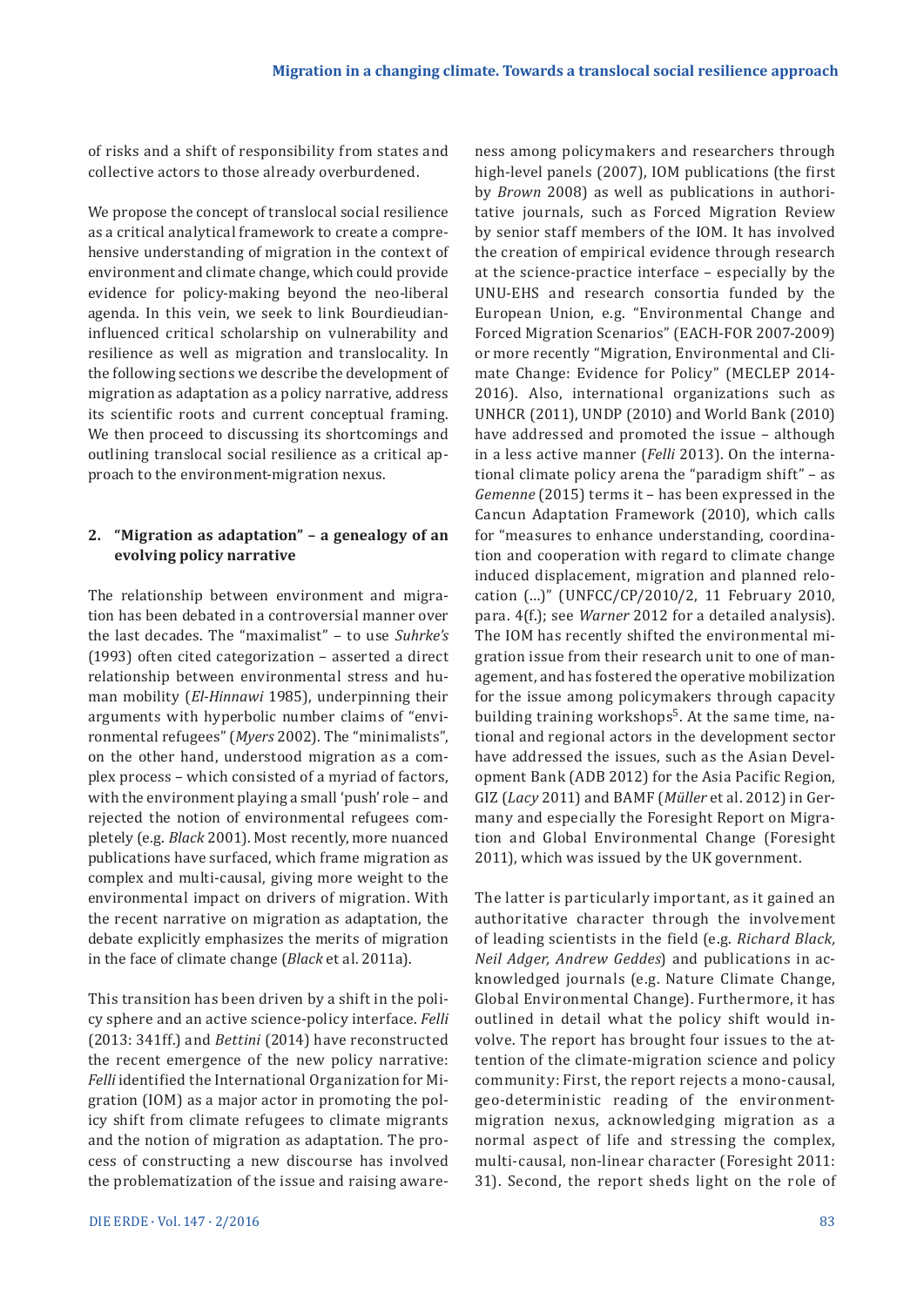immobility. It highlights that migration processes involve those left behind; so-called "trapped populations," which are unable to move as well as those who choose not to move (Foresight 2011: 29). Third, the report brings destination areas into focus, addressing the problem of movement to risk areas as well as the relationship between migration, urbanization and related issues (Foresight 2011: 180). Lastly, it explicitly highlights migration as adaptation – acknowledging the potential benefits of migration through remittances, especially as a means of insurance and risk diversification (Foresight 2011: 144), as well as its transformational potential (Foresight 2011: 143). Policy recommendations linked to the migration as adaptation concept revolve around migration management and the facilitation of temporary and circular labour migration, measures to enhance livelihoods though micro-credits and micro-finance (Foresight 2011: 142), the facilitation of remittances, and the utilization of migration as an insurance strategy (Foresight 2011: 144).

*Felli* and *Castree* (2012; and *Felli* 2013) see the shift in the policy discourse to migration as adaptation as a change in accordance to the general recent emphasis in climate policy from the sole focus on mitigation to the acknowledgement of adaptation (*Pielke* et al. 2007). This – as *Felli* and *Castree* (2012) observe – is linked to a shift of responsibility away from states and collective actors to the "adapted" and entrepreneurial migrants and their households. Blame, in essence, is shifted from Northern actors who must mitigate greenhouse gases to independent individuals, mainly in the global South, who must take advantage of existing or newly-created structures of governance in order to adapt. As the Foresight Report envisions, these "new" systems of governance would revolve around creating regional or bilateral labour schemes that make it easier for individuals to have the option to migrate. Meanwhile, as *Felli* (2013) notes, the terms and rights enshrined within these systems would be mostly dictated by Northern countries. As the Foresight Report's (2011) emphasis on insurance schemes exemplifies, it is up to the enterprising individual to seek out and obtain ways in which to reduce risk, and the only outlet happens to be the market. From this point of view, migration as adaptation is part of a neo-liberal agenda (*Bettini* 2014; *Felli* and *Castree* 2012), suggesting more flexible and globalized labour markets as the "silver bullet" for addressing the migration-environment nexus.

## **3. Migration as adaptation – scientific roots and current application**

The ideas related to migration as adaptation and the way it is conceptualized are rooted in two established research strands: a) migration and rural livelihoods vulnerability and b) migration and development:

Research on migration in the context of vulnerability of rural livelihoods – the first strand – has emphasized the embeddedness of migration in the local livelihoods context (*McDowell* and *de Haan* 1997). There is a general consensus that the importance of migration in rural areas in the context of agricultural change is growing worldwide (*Kelly* 2013; *Tacoli*  2009). Authors such as *Rigg* et al. (2012: 1470) have termed this widespread trend as the "delocalization of life and living" in rural areas of the Global South. Interpreting migration from livelihoods vulnerability perspectives (*Etzold* and *Sakdapolrak* 2012; *Sakdapolrak* 2008, 2014) offers a way of contextualizing the environment-migration nexus, and enables a nuanced understanding of the associated interactions: While households are exposed to multiple social and ecological drivers – including climaterelated stresses – migration as a multi-local livelihood strategy is one of various ways in which households endowed with different sets of assets cope and adapt. Migration in this context could be a sign of failure of the local adaptive capacity, a means of adaptation, or an enhancement strategy that reduces vulnerability and strengthens resilience. Publications on migration as adaptation reflect insights of that research strand by embedding (environmental) migration within the rural livelihoods context (e.g. *Khoa* et al. 2012), by considering migration as not (solely) a crisis but a normal aspect of people's livelihoods (*Tacoli* 2009) as well as through a conceptual underpinning within the framework of vulnerability and resilience (*Klasen* and *Waibel* 2013).

The second strand of research, upon which "migration as adaptation" draws, focuses on the effects of migration dynamics on development pathways in the place of origin of migrants – a subject which has been a central concern in migration studies for a long time (*Adamo* and *Izazola* 2010; *de Haas* 2009). Empirical evidence suggests that the relationship is complex, context-specific and influenced by multiple factors on different scales (*Massey* et al. 1998). Research has highlighted the selectivity of migration; causes and motivations; temporal and spatial patterns of migra-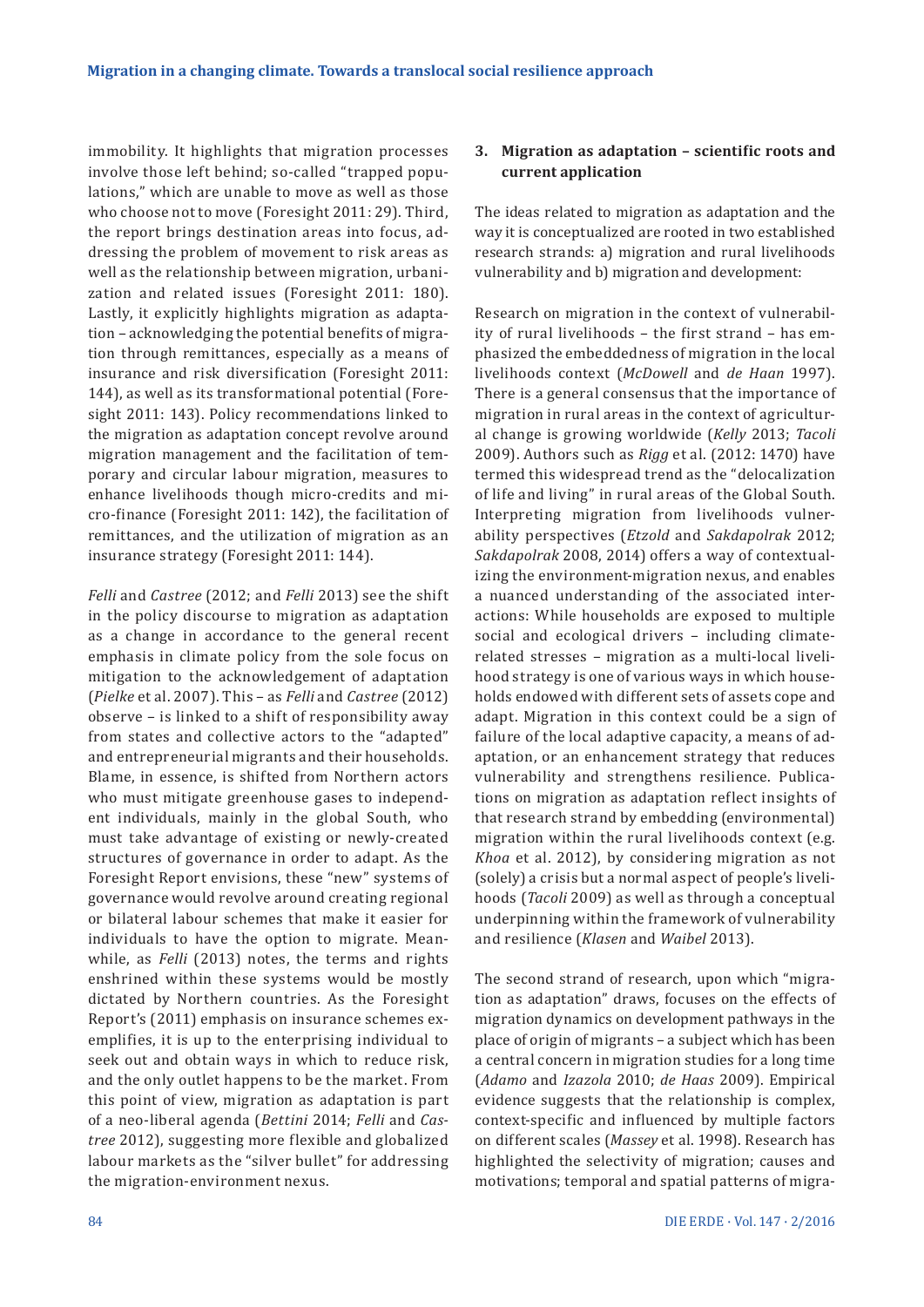tion; the flow of social and financial remittances, and return-migration as important processes through which the feedback loops of out-migration are mediated. In this complex interaction, mono-causal explanations cannot be identified. Assessments of evidence for the effects of out-migration on socio-economic development, for example, can be placed on a continuum ranging from pessimistic to optimistic (for an overview: *Massey* et al. 1998; *Mendola* 2012). On the one hand, pessimistic interpretations conclude that out-migration and remittance flows lead to the development of dependencies, hinder local economic progress, increase social inequality and facilitate excessive consumption that cannot be maintained by local livelihoods; on the other hand, optimistic outlooks emphasize the beneficial development potential of such impulses for establishing local enterprises, loosening the risk and liquidity constraints of households to productively invest and, via multiplier effects, for generating benefits for those who cannot participate in migration processes. Insights of this research strand are reflected in the consideration of those left behind not directly participating in the migration process (*Toyota* et al. 2007), in an increasing focus on feedback processes of migration, particularly the role of remittances (*Kelly* 2011), and in the acknowledgement of migration's transformative potential for adaptation (*Vertovec* 2006).

Building on the insights of these two research strands, a growing number of publications have addressed migration as adaptation in the context of climate change in recent years (e.g. *Tacoli* 2009; *Barnett* and *Webber* 2010; *Warner* 2012). However, only a few of these contributions address migration as adaptation on a conceptual level (see *Adger* et al. 2002, *McLeman* and *Smit* 2006, *Deshingkar* 2012, *Scheffran* et al. 2012, *Black* et al. 2011b), *Black* et al. 2013, *Warner* and *Afifi* 2014). Among them are some rather brief conceptual outlines (e.g. *Deshingkar* 2012); others address different aspects without full integration (e.g. *Scheffran* et al. 2012). The most comprehensive and integrated framing of migration as adaptation is given by *McLeman* and *Smit* (2006). Despite the heterogeneity of the publications, four common conceptual features can be identified:

First, migration is interpreted as a result of the interplay of exposure to environmental and climaterelated risks and the capacity to cope and adapt (*Black* et al. 2013; *McLeman* and *Smit* 2006). Different mobility outcomes – including migration, displacement and immobility (*Black* et al. 2013) – are considered as the manifestation of adaptive capacities in the light of exposure to stresses (*McLeman*  and *Smit* 2006: 35). Multi-causality of migration and other drivers of migration which interact with environmental and climate related stressors are explicitly acknowledged (*Black* et al. 2011). *Scheffran* et al. (2012: 120) differentiate between a) insitu adaptation that can prevent (forced) migration, which highlights the role of non-mobility related adaptive response; b) migration as adaptation, which acknowledges migration as an adaptive response in the face of environmental and climate related stress and c) migration for adaptation, which considers migration – regardless of the reason for the movement – as a forced adaptive transformation.

Second, most publications draw on the conceptual clusters of vulnerability (*McLeman* 2010, *Black* et al. 2013) and/or resilience (*Adger* et al. 2002, *Scheffran*  et al. 2012, *Deshingkar* 2012). By drawing on insights from this research a deterministic understanding of the environment-migration nexus is avoided. However, the differences in the understanding of the two concepts – vulnerability and resilience – are often rather vague. *McLeman* and *Smit* (2006), for example, refer to vulnerability as a function of exposure and adaptive capacity; *Deshingkar* (2012: 2) refers to resilience as the "ability of groups or communities to cope with external stresses" and addresses the issue in a similar way.

Third, households represent the analytical focus of most conceptualizations. The endowment with assets is emphasized as an explanatory variable for mobility in the context of climatic and environmental stress (*Deshingkar* 2012; *McLeman* and *Smit* 2006). Differentiation is mostly made between physical, natural, human, social and financial capital. The role of social networks is highlighted by some contributions in particular (*Scheffran* et al. 2012).

Lastly, feedback processes of migration on the places of origin of migrants play an important role. The focus is on the function of remittances not only as an additional income source enhancing livelihood diversification, but also as a source of investment for adaptive measures. The transformative potential of migration is addressed with regard to agricultural change (*Deshingkar* 2012), change in the social structure of communities (*McLeman* and *Smit* 2006) as well as innovation and institution building (*Scheffran* et al. 2012).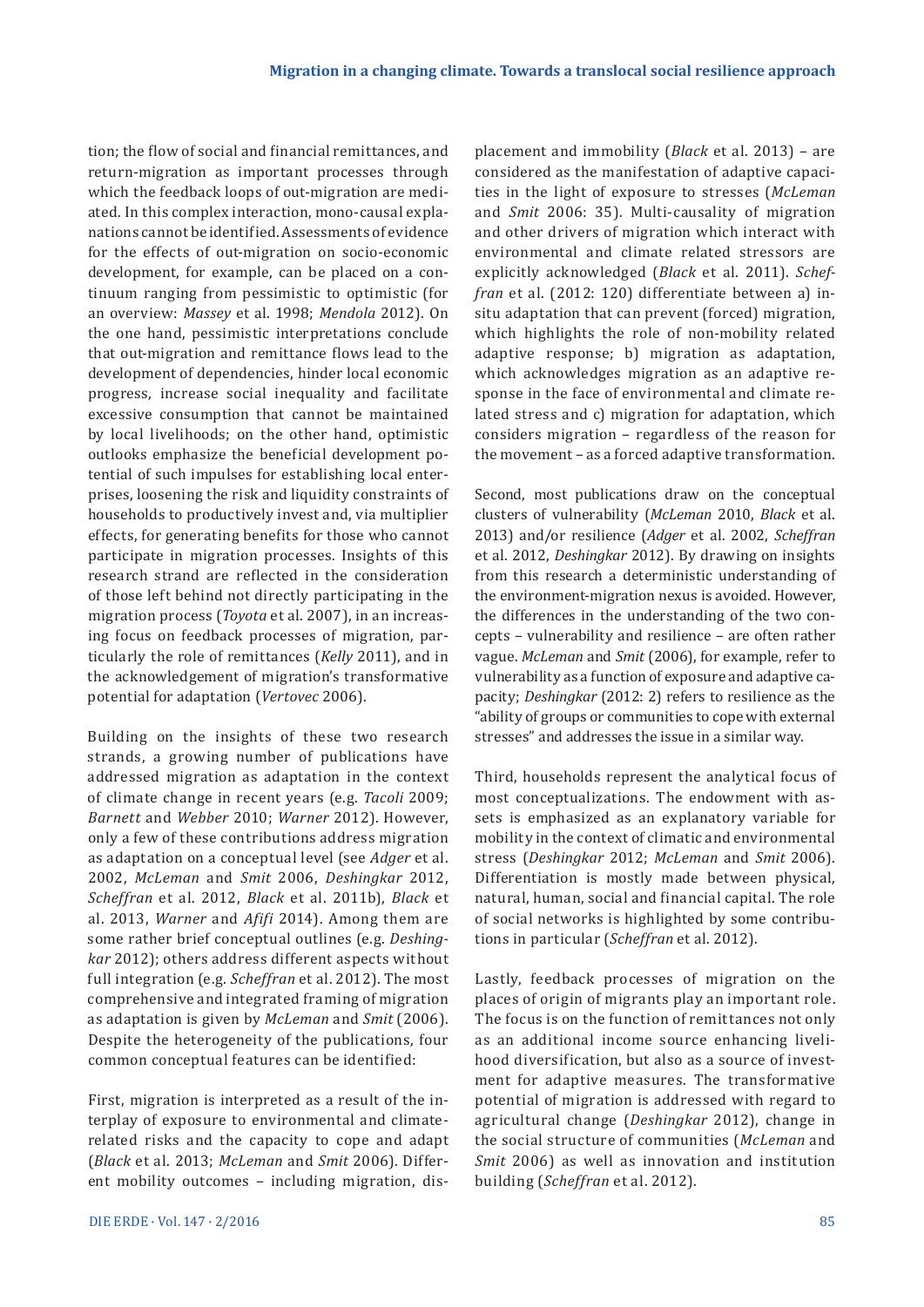#### **4. The limitations of migration as adaptation**

Even though this conceptual development can be viewed as a contribution to a better understanding of the migration-environment nexus, we have identified limitations which function not only as barriers to a full comprehension of the migration-environment nexus, but which also run the danger of justifying neo-liberal policies. The first two points of the critique resonate with general concerns raised against mainstream livelihoods analysis (see *Sakdapolrak* 2014). The remaining three points reflect the lack of recognition of the full complexity of migration (see *Greiner* and *Sakdapolrak* 2013):

First, there is the tendency that agency of the household – as the focal analytical unit – is over-emphasized and that migration is interpreted as the result of rational decisions of households utilizing their assets strategically. This view fails to consider that not all action can be considered as strategic and that migrants and those who stay should be treated as persons with "perceptions and ideas, hopes and fears, norms and values" (*Kaag* et al. 2004: 54), which influences their actions and decisions. Furthermore, the strong focus on the household neglects the embeddedness of households in wider power-laden social relations and related structural constraints. This means an over-emphasis on individuals and households as the subjects of change and transformation, which is then reflected in policies and recommendations for migration as adaptation.

Second, assets – which play a central role in the framing of migration as adaptation – are mostly considered as objective facts and portrayed in a static manner (with the exception of *McLeman* and *Smit* 2006). By taking endowment with assets for granted, issues of unequal access to assets, of their genesis and accumulation as well as the sociallyembedded and contested nature are neglected. Such specific selective conceptual reading and interpretation of scientific contributions results in a shift of attention from socio-economic contexts to the capacity to adapt and the quality of adapting. This, in turn, presents societal actors as having the same interest, rationality and aspirations, only differing in the level of assets they command. Consequently, the individual would be the one who has to respond to a changing climate. This neo-liberal reading of migration as adaptation has been strongly criticized by *Felli* and *Castree* (2012) as well as *Bettini* (2014).

Third, while financial and social remittances play a role in all publications, connectedness remains undertheorized. The question why some keep connected, why some return, others do not, and even how the pattern changes over time is mostly not touched upon. Even though social networks are addressed, the term is mainly used in a metaphoric manner, often used interchangeably with social capital or assets that actors either possess or lack, neglecting potentially negative aspects such as social pressure within networks (*Steinbrink* 2009). Furthermore, they tend to take networks for granted, rather than focusing on the way networks evolve over time (*Islam* and *Walkerden*  2014) and are "formed in practice" (*Ryan* 2011: 708).

Fourth, the Foresight Report (2011) has highlighted the importance of considering destination areas when addressing migration in the context of environmental and climate change. But the conceptualization of destination areas remains widely absent. While remitting is taken for granted, the role of remittances is only accounted for as far as their impact on migrants' sending areas is concerned. Socio-spatial settings which migrants are situated in and where thus financial and social remittances hail from have attracted little attention. Since the focus is also on more generalized categories of migration streams, mainly international and rural-urban movements, the specific places of destination of migrants and their life circumstances there have been neglected. Consequently, the embeddedness of mobile actors in their respective places of arrival and their influence on social and financial remittances is not adequately addressed.

Finally, the link between social and ecological spheres remains poorly addressed. While in most conceptualizations environment is considered as a threat, a comprehensive understanding needs to address both sides – environment as a threat as well as a source of benefits for society. Despite referring to the concept of resilience, literature on migration as adaptation has developed in remarkable isolation to current research on social-ecological resilience (*Folke* et al. 2010; for an exception see *Oliver-Smith* 2012) and ecosystem services (Millennium Ecosystem Assessment 2005). This is a missed opportunity – as we argue – since these concepts would provide a fruitful basis for operationalizing complex social and ecological interactions beyond one-sided notions of ecosystems as either "threat" or "resource", while at the same time shedding light on linkages across scales and societal processes of adaptation and transformation (*Walker* et al. 2004).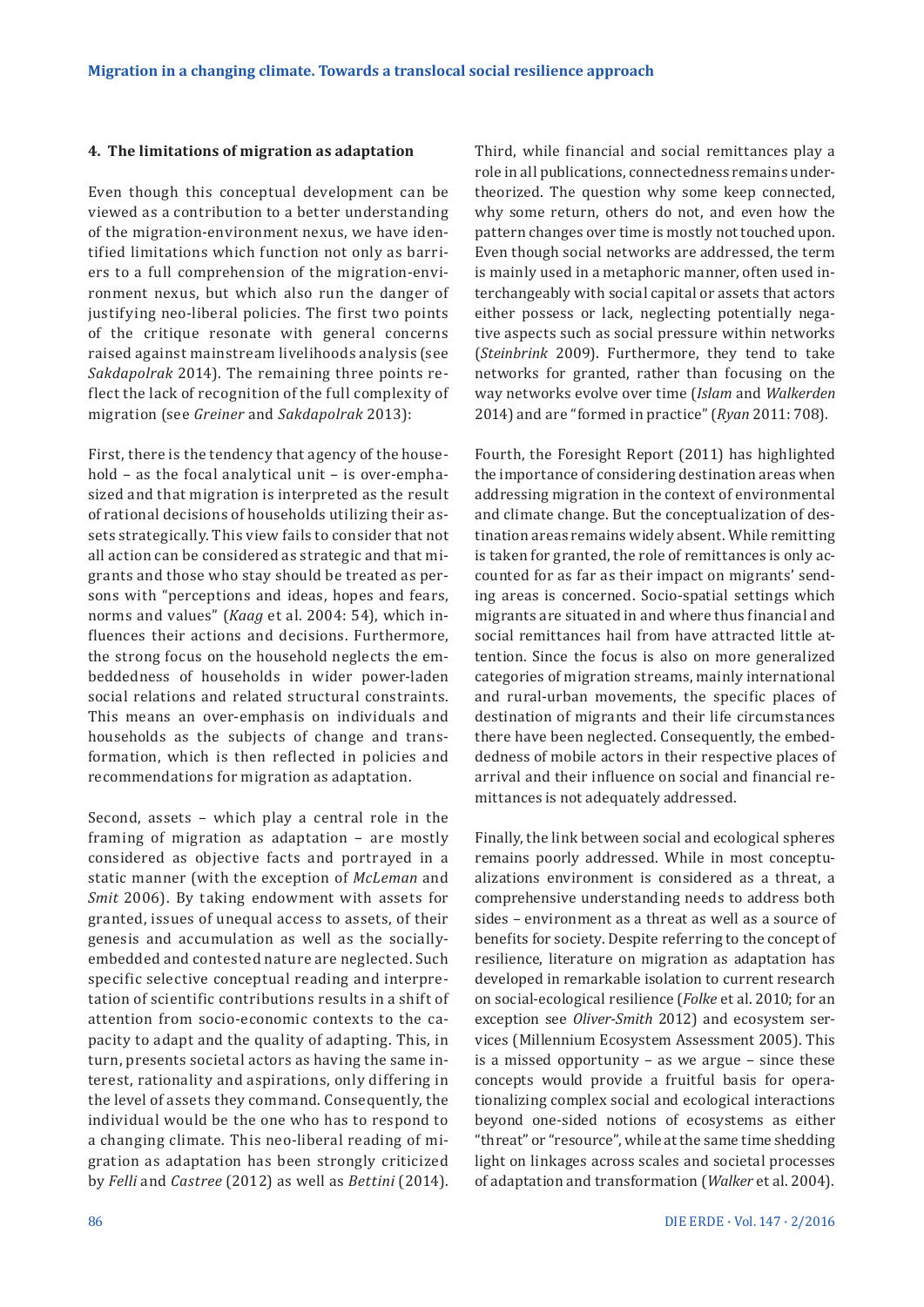#### **5. Towards translocal social resilience**

Following the call by *Black* et al. (2011: 449) that a better understanding of the role of migration for vulnerability and resilience in the face of environmental change is needed, we build on the contribution of *McLeman* and *Smit* (2006) and propose translocal social resilience as an integrated analytical framework. In doing so we want to address the limitations of the conceptualization of migration as adaptation and at the same time overcome its neoliberal interpretations. In the following, we outline our conceptual approach beginning with its premises, followed by a description of its three basic components:

The basic premise of our approach to the environment-migration nexus is the following: We start from the observation that migration, regardless of the projected environmental changes, is already occurring and will continue to be a major dynamic of global change (UNDP 2009). Migration is an integral part of livelihoods of many people and households around the world (*Kelly* 2011). Therefore, we argue that in order to gain a comprehensive understanding of the environment-migration nexus we need to analyze mobility in the specific context of vulnerable livelihood systems (*Sakdapolrak* 2008; *Findlay* and *Geddes* 2011), which necessitates an understanding of people's vulnerability implicit in everyday life (*Wisner* and *Luce*  1993). We consider this as an argument against the over-emphasis of research on exceptional events and crisis, which disguises the root causes of vulnerability and the role of mobility within it. Following *Richmond*  (1993) we consider migration and displacement not in a dichotomous manner, but as poles on a continuum of proactive and reactive patterns of mobility which result from the interplay between structural forces and human agency. Due to fine-grained socially and spatially differentiated patterns of mobility in the context of vulnerability (*Perch-Nielsen* et al. 2008; *Tacoli* 2009), we need to create an understanding of the household and individual level without neglecting their embeddedness in social and ecological contexts. We emphasize the need to systematically address and theorize "indirect feedback dynamics that operate through the impact of migration on the sending and receiving contexts" (*de Haas* 2010: 1587) – an aspect which is often neglected, as *de Haas* observes. Following the insights from research on resilience of socialecological systems (*Folke* et al. 2010; *Brown* 2014), we consider it crucial to understand the environmentmigration nexus not as a one-sided relationship of the

environmental impact on migration decisions, but as a specific mode of human-environment interaction that entails various types of complex feedback dynamics (*Greiner* et al. 2015; *Oliver-Smith* 2012; *Murphy* 2015).

On a conceptual and theoretical level we seek to link recent scholarship on migration (*Thieme* 2011; *Taylor* 2011; *Thieme* and *Siegmann* 2010) and translocality (*Brickell* and *Datta* 2011), as well as on social vulnerability (*Sakdapolrak* 2010; 2007) and social resilience (*Obrist* et al. 2010; *Keck* and *Sakdapolrak* 2013) which is theoretically informed by *Bourdieu's* Theory of Practice (*Bourdieu* 1998). Our conceptualization of translocal social resilience builds on three basic components:

- 1) social practices of mobile and immobile actors;
- 2) social construction of human-environment relations;
- 3) translocal connectedness.

First, informed by the Theory of Practice (*Bourdieu*  1998), translocal social resilience is interpreted in terms of social practice (*Sakdapolrak* 2014). It is understood as the interplay between the structural properties of households' livelihoods embedded in local and translocal networks and specific risk contexts, and human agency. The latter refers to the choices, freedoms and capabilities of mobile and immobile actors to – among other things – establish and maintain translocal connectedness which influences the preparedness for future uncertainties (*Adger* et al. 2002). Seen from this stance, social resilience entails the capacities to cope with and adapt to risks and to transform their livelihoods. The capacity to cope refers to the ability to react and to recover from an external shock, while the capacity to adapt entails the ability to not only respond to an external shock but also to reflect on potential development strategies and to deal ex-ante with possible future shocks. The capacity to transform instead refers to the ability to purposefully change the mode of social ecological interactions and explore alternative livelihood pathways (*Keck* and *Sakdapolrak* 2013, *Walker* et al. 2004).

Following *de Haan* and *Zoomers* (2005) social practices are operationalized in terms of style and pathways. The latter indicates that the practices of translocal social resilience, the decisions and actions taken by mobile and immobile actors, to cope, adapt or transform their livelihoods have a history. They are rooted in past personal or collective experiences and learning processes. While pathways point to the temporal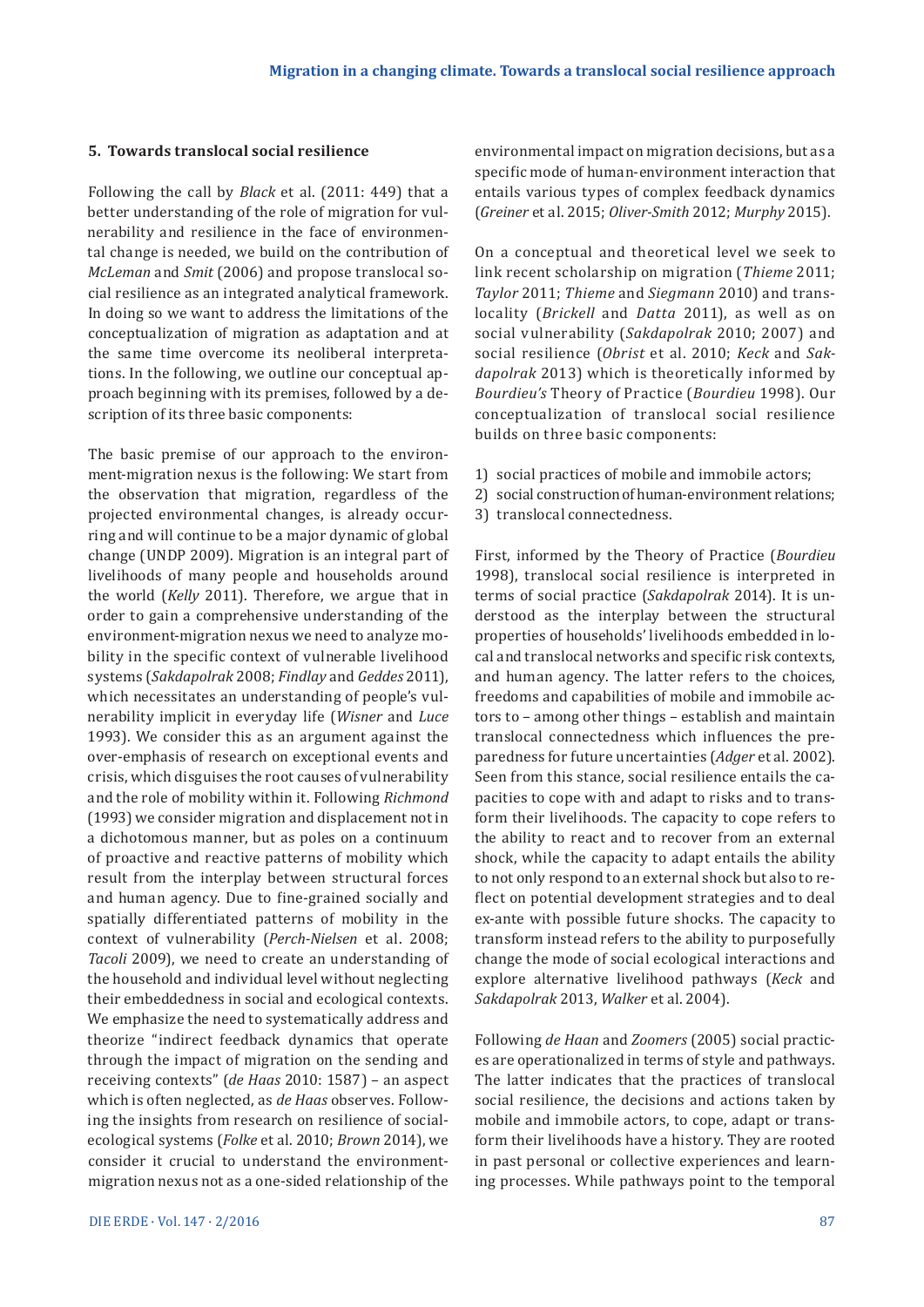dynamic, the notion of style points to the need to see action and decision not in an individualized and atomized manner but as distinctive features of groups sharing social position, cultural repertoire, knowledge, interests and prospects – and therefore also the expression of the social position of actors in the social fields (*de Haan* and *Zoomers* 2005: 40). These social fields are characterized by power-laden relationships between dominant and subordinate actors who compete over resources. Rules governing the fields – which are often contested – determine access to resources and therefore shape ways of dealing with risks (*Bourdieu* and *Wacquant* 1992: 97; *de Haan* and *Zoomers* 2005: 43; *Thieme* 2011). Actors' positions in the field are linked to the unequal endowment with various forms of capital (*Bourdieu* and *Wacquant* 1992: 96). Capital, in this interpretation, is not considered as given or static but as "accumulated labour" and "social energy" (*Bourdieu* 1986: 81). It has a dynamic character and is a result of social struggle over power-laden social relations and therefore necessitates – as *van Dijk* (2011) points out – to question how it is generated, distributed and destroyed.

Altogether, a practice-based understanding of translocal social resilience accounts for the interdependent relation of actors' agency and structural features in social fields reflecting in constant negotiations of capitals, which eventually influence the capacities to cope, adapt and to transform, and therefore, the way society interacts with its environment.

Second, our conceptualization refers to the social constructedness of human-environment relations, implying that both spheres cannot be understood in isolation from one another. Furthermore, the full comprehension of the migration-environment nexus, we argue, necessitates the conceptualization of the environment not only as a threat but as the crucial resource for livelihoods. In our view, the combination of the concepts of "hazardscapes" developed by *Mustafa*  (2005)6 with *Ernstson's* (2013) observations on the "social production of ecosystem services", provides a fruitful way to address both favourable and adverse environmental aspects in the context of migration.

With *Mustafa's* concept of "hazardscapes" (2005), environmental and climate-related stresses are not simply treated as "natural events" originating outside the social sphere altogether. The concept of hazardscapes, which was inspired by the idea of landscape as "the materialized result of complex human-environment relations" (FOR 1501 2010: 7) in geography, acknowledges both the "constructedness of nature in human contexts" and "nature in the realist sense" (*Escobar*  1999: 2). The experience of hazards is "not just a function of the material geographies of vulnerability, but also of how those hazardous geographies are viewed, constructed, and reproduced" (*Mustafa* 2005: 566). Hazards, therefore, have a pluralistic character, in temporal, spatial and social terms. While *Mustafa*  focuses on adverse character of the environment, *Ernstson's* remarks on the "social production of ecosystem services" (*Ernstson* 2013) looks at the flip side, the tangible and intangible benefits obtained from this human-environmental interaction. In the context of environmental and climate change, *Ernstson* considers the capacity of social-ecological systems to provide sufficient and viable ecosystem services as a crucial aspect of resilience (*Ernstson* 2013). This way, *Ernstson* provides a systems perspective on human-environment relations. However – similar to *Mustafa's* interpretation of hazards – *Ernstson* does not perceive ecosystem services as something objectively existing "out there", but as a human-environmental relation produced through social practices of articulation, regulation and distribution of benefits derived from ecosystems (*Ernstson* 2013: 8). We consider both concepts as useful for the understanding of migration in the context of climate change as they address social-environmental interactions in a non-essentialist manner, while not losing sight of the physical aspects of the environment. Taking together both concepts provides an analytical framework that helps to operationalize the migration-environment nexus in both its adverse and beneficial nature.

Drawing on relational approaches to space and place (see *Appadurai* 1996: 178; *Bourdieu* 1997), research on translocal social resilience also needs to take into account connectedness of actors at a distance and interlinking of places as constituting elements of resilience.

Hence, third, our approach emphasizes the continuing and enduring links between migrants and their areas of origin (*Levitt* and *Glick Schiller* 2004). In the course of widespread migration and multiplying forms of mobility (UNDP 2009; *Sheller* and *Urry* 2006), the translocal connectedness of people and places to others in different and often distant localities intensifies (*Zoomers* and *Westen* 2011). We utilize the concept of translocality, which systematically seeks to capture these processes and dynamics (*Hedberg* and *do Carmo*  2012; *Brickell* and *Datta* 2011; *Zoomers* and *Westen*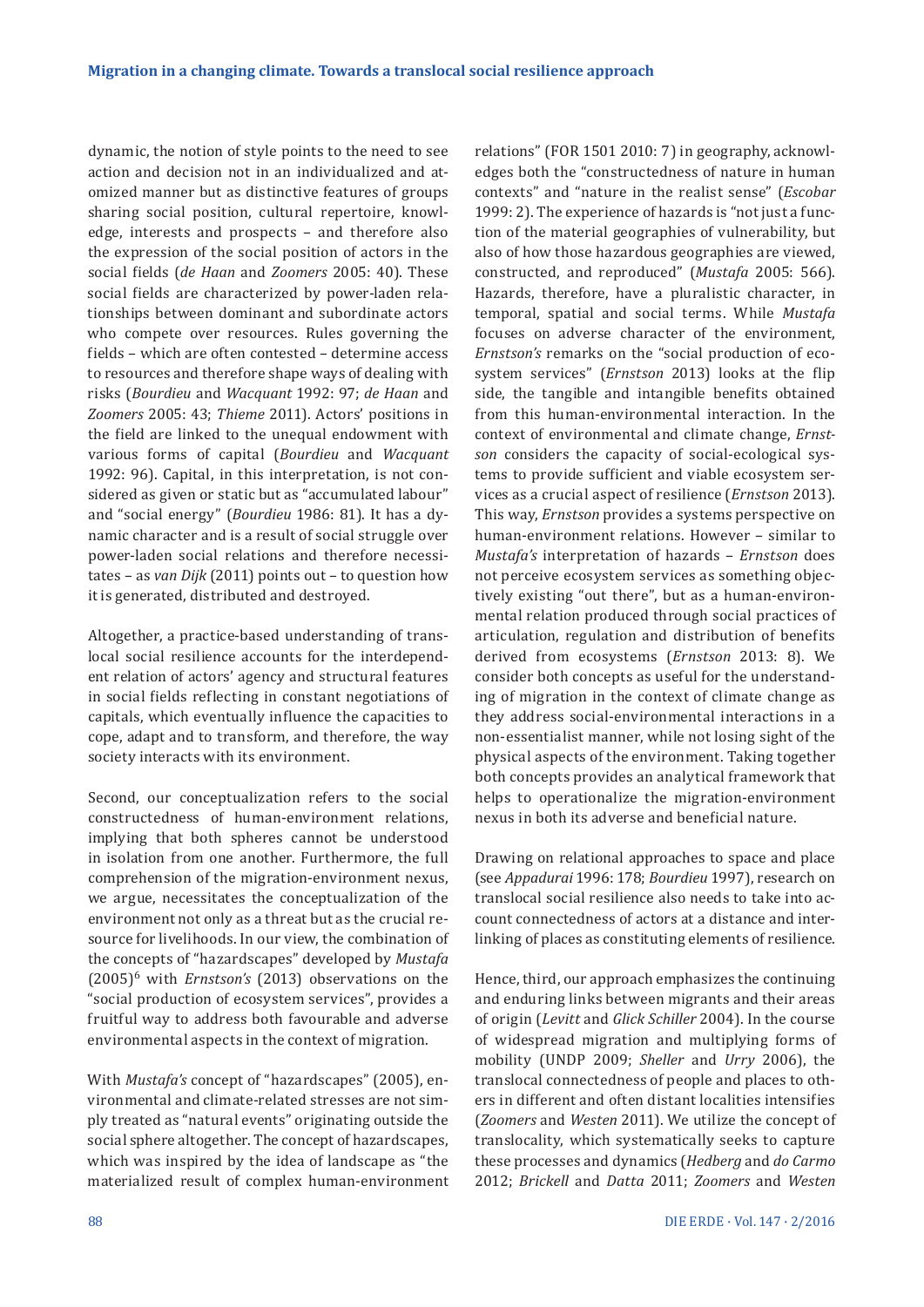2011; *Greiner* 2010; *Steinbrink* 2009; *Oakes* and *Schein*  2005). It builds on research of migration networks and remittances and uses insights from studies on transnationalism, but seeks to integrate these into a more holistic, actor-oriented and multi-dimensional understanding of grounded socio-spatial interdependencies (*Brickell* and *Datta* 2011). Translocality emphasizes the importance of a simultaneous analytical focus on motilities and localities, which entails focusing on multiple forms of mobility and connectedness without neglecting the importance of the places where people live (*Oakes* and *Schein* 2005). The focus on places and localities does not mean a neglect of global processes, but – following *Marcus* (1995) –"the global is collapsed into and made an integral part of parallel, related local situations" (*Marcus* 1995: 102) and is therefore a vital part of the analysis. Three aspects are of particular importance: place, locales/ translocales and networks (*Greiner* and *Sakdapolrak*  2013). In the following we refer to them by integrating the conceptual considerations outlined above:

- A dynamic and multi-dimensional notion of place is strongly emphasized. Place is considered as a node where negotiations between mobile and non-mobile actors – unequally endowed with various forms of capital – are grounded; where particular global flows converge and influence the social production of ecosystem services as well as the perception of ecosystem threats and benefits and hence influence the social resilience of households and communities (*Brickell* and *Datta* 2011: 10; *Ernstson* 2013; *Mustafa* 2005).
- Migration stretches the locales, i.e. the settings for social interaction, beyond places. Migration processes feed into and, at the same time, are shaped by pathways and styles of social practices constituting social fields. The social field as the context for social practices is insofar expanded as locales are eventually stretched to translocales – translocal social fields – through the establishment of routine activities in and between multiple places. Remote interactions within translocales, in turn, impact on pathways and styles of practices and therefore on social resilience.
- Social networks are considered to be an outcome of, as well as a precondition for, translocal social practices, and crucial for exchange and communication (*Steinbrink* 2009; *Greiner* 2011). Both migrants and non-migrants are embedded in

these networks (*Portes* and *Sensenbrenner* 1993) which allow the circulation of resources, information and commodities, as well as transferring social remittances, i.e. ideas, practices and identities, and hence influence the capacities to cope, adapt and transform livelihoods at the place of origin of migrants (*Levitt* 2001).

Conceptualizing translocal social resilience in this way emphasizes i) the everyday practices of social actors who are embedded in social fields, which are structured by the endowment of social actors with different forms of unequally distributed capital and, at the same time, are ii) embedded in translocal social networks that facilitate the flow of resources, practices and ideas between places. An approach to translocal social resilience as constituted by practices in translocal social fields therefore places emphasis on the circumstances under which connectedness emerges, is maintained or is non-existent. Furthermore a translocal social resilience approach to the environment-migration nexus stresses iii) the agency of mobile and immobile actors with regard to the articulation, regulation and distribution of ecosystem services and hence unravels the constructed and politicized nature of human-environment relations.

When attention is drawn to understanding translocal dynamics, manifold questions relating to the environment-migration nexus emerge: In what way does the utilization of translocal networks broaden, hinder or nurture access to resources? How do ideas, knowledge and ideologies that migrants acquire flow back into their sending areas? What kind of social learning processes do they initiate? What are the material, political and discursive effects in terms of agricultural practices and sustainable resource use? How do such changes affect social stratification and power relations, and what effects do these changes have on the social resilience of households and communities?

## **6. Concluding remarks**

Migration as adaptation has emerged as an important policy narrative in the debate on the climate changemigration nexus. We have sketched the evolvement of the narrative that stresses the multi-dimensionality and the potential merits of migration in the context of climate change, as a countermovement to previous deterministic and security-oriented discussions around climate refugees. The IOM and an active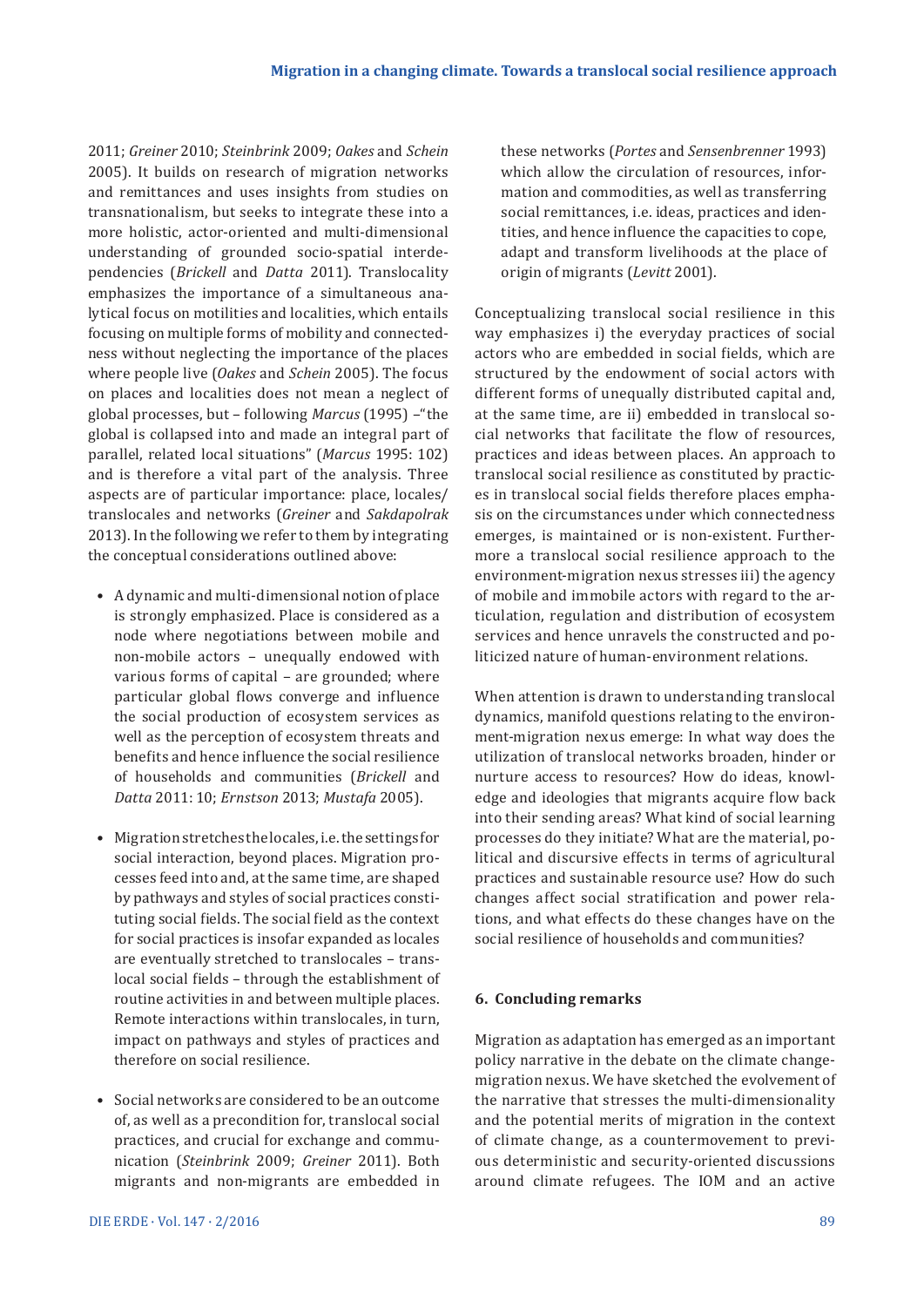science-policy interface (e.g. Foresight Report) have played a crucial role in the promotion of the idea. However, migration as adaptation has also been found by several critics (e.g. *Felli*, *Bettini*) to facilitate neo-liberal policy options by shifting the responsibilities to deal with climate change from the state to already overburdened and vulnerable migrants. Behind the background of existing discursive and political economic critique of this new policy narrative, our contribution focused on the way migration as adaptation has been conceptualized. We carved out the commonalities of the conceptual framing and highlighted its limitations, namely its neglect of both structural constraints to individual agency and the unequal distribution of assets, its little consideration of actors' connectedness through social networks and the linkages between origin and destination areas of migrants, as well as the poor conceptualization of human-environment relations inherent in the migration-climate change nexus.

In the face of such shortcomings, we suggested, as one possible way forward, the conceptual framework of translocal social resilience. Thereby we account for interrelations of human mobility and environmental changes, which both are dynamics looming large in people's livelihoods. Trying to circumvent the trap of normativity, we integrate a critical reading of social resilience informed by the Theory of Practice with the concept of hazardscapes and the concept of the social production of ecosystem services. Furthermore, we account for translocal connectedness drawing on a relational approach to space and places. Our approach thereby acknowledges that resilience and livelihoods are not static but based on social practices in contested local and translocal social fields, provoking processes of re-negotiation, adaptation and/or transformation of livelihoods. Such processes of change are building on, and at the same time feeding into, the mode of social-ecological interactions in the very places of origin and destination. An analysis of migration in the context of climate change from a translocal social resilience approach moves beyond rationalistic interpretations of the environmentmigration nexus that have resulted in neo-liberal policy recommendations and focuses both on the root causes of vulnerability, including the structural and systemic constraints, as well as on the scope for agency and resilience of actors. It explicitly takes structures and processes on multiple social and spatial scales into account, and it especially brings back the perspective on actors, their mobilities, translocal embedding and their capacities for agency in the age of climate change.

#### **Notes**

- <sup>1</sup> In April 2007, the United Nations Security Council held its first debate on the impacts of climate change on peace and security in which the probability of "migration on an unprecedented scale because of flooding, disease and famine" was acknowledged. Online available at: http://www. un.org/press/en/2007/sc9000.doc.htm.
- <sup>2</sup> The paper is based in part on *Sakdapolrak, P.* 2014: Building resilience through translocality. Climate change migration and social resilience in rural communities in Thailand. – TransRe Working Paper Nr. **1**, Department of Geography, University of Bonn, Bonn.
- <sup>3</sup> UNFCC, Cancun Adaptation Framework (CAF), 2010 Climate Change Conference, Cancun, Mexico (COP 16/ CMP 6), para. 4(f). Online available at: http://unfccc.int/resource/ docs/2010/cop16/eng/07a01.pdf#page=4.
- <sup>4</sup> *Gemenne* (2015) has recently criticized this shift and called for a renewal in the consideration of the term 'climate refugees'.
- <sup>5</sup> E.g. the Asia-Pacific Training for Policymakers and Practitioners on Migration, Environment, Climate Change and Adaptation in Seoul 21st-23rd March 2013, organized by the IOM.
- <sup>6</sup>See also remarks on "riskscapes" by *Müller-Mahn* and *Everts* (2013).

#### **Acknowledgements**

This article is based on research within the frame of the project "Buildung Resilience through Translocality: Climate Change, Migration and Social Resilience of Rural Communities in Thailand" (www.transre.org) funded by the German Federal Ministry of Education and Research (BMBF), grant number 01LN1309A, and the project "Translocal Relations & Reorganization of Socio-Ecological Systems in Kenya and South Africa" funded by the German Research Foundation (DFG), grant number SA 2600/1-1. We thank both funding bodies for their support. The responsibility for the contents of this publication lies with the authors.

#### **Bibliography**

- *Adamo, S.B.* and *H. Izazola* 2010: Human migration and the environment. – Population and Environment **32** (2-3): 105-108
- ADB 2012: Addressing climate change and migration in Asia and the Pacific. – Asian Development Bank. – Manila
- *Adger, W.N., P.M. Kelly, A. Winkels, L.Q. Huy* and *C. Locke*  2002: Migration, remittances, livelihood trajectories,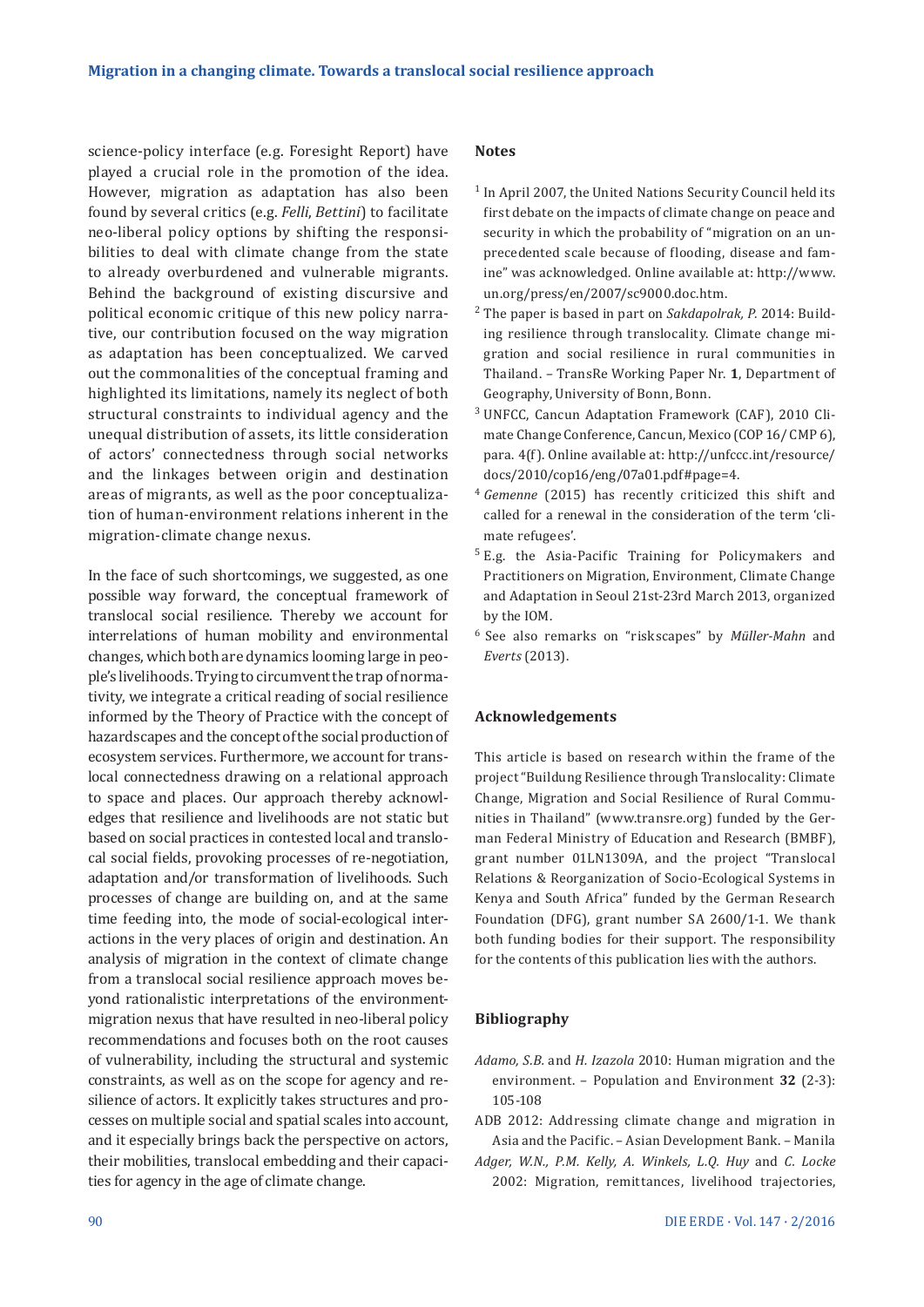and social resilience. – AMBIO: A Journal of the Human Environment **31** (4): 358-366

- *Adger, W.N., N.W. Arnell, R. Black, S. Dercon, A. Geddes* and *D.S.G. Thomas* 2015: Focus on environmental risks and migration: causes and consequences. – Environmental Research Letters **10** (6) 060201: 1-6
- *Afifi, T.* and *J. Jäger* (eds.) 2010: Environment, forced migration and social vulnerability. – Berlin et al.
- *Appadurai, A.* 1996: Modernity at large: cultural dimensions of globalization. – Minneapolis
- *Barnett, J.* and *M. Webber* 2010: Accommodating migration to promote adaptation to climate change. Background paper to the 2010 World Development Report. – The World Bank, Development Economics, Office of the Senior Vice President and Chief Economist. – Policy Research Working Paper **5270**. – Washington. – Accessed online: http:// www-wds.worldbank.org/external/default/WDSContentServer/WDSP/IB/2010/04/13/000158349\_2010041 3131732/Rendered/PDF/WPS5270.pdf., 18/08/2015
- *Bettini, G.* 2014: Climate migration as an adaption strategy: de-securitizing climate-induced migration or making the unruly governable? – Critical Studies on Security **2** (2): 180-195
- *Black, R.* 2001: Environmental refugees: myth or reality? New Issues in Refugee Research Working Paper **34**. – Geneva
- *Black, R., S.R.G. Bennett, S.M. Thomas* and *J.R. Beddington*  2011a: Climate change: migration as adaptation. – Nature **478** (7370): 447-449
- *Black, R., D. Kniveton* and *K. Schmidt-Verkerk* 2011b: Migration and climate change: towards an integrated assessment of sensitivity. – Environment and Planning A **43** (2): 431-450
- *Black, R., N.W. Arnell, W.N. Adger, D. Thomas* and *A. Geddes*  2013: Migration, immobility and displacement outcomes following extreme events. – Environmental Science & Policy **27**, Supplement 1: 32-43
- *Bourdieu, P.* 1986: The forms of capital. In: *Richardson, J.G.*  (ed.): Handbook of theory and research for the sociology of education. – New York et al.: 241-258
- *Bourdieu, P.* 1997: Ortseffekte. In: *Bourdieu, P.* et al.: Das Elend der Welt. Zeugnisse und Diagnosen alltäglichen Leidens an der Gesellschaft. – Konstanz: 159-167
- *Bourdieu, P.* 1998: Practical reason. On the theory of action. – Stanford, California
- *Bourdieu, P.* and *L.J.D. Wacquant* 1992*:* The purpose of reflexive sociology (The Chicago Workshop). – In: *Bourdieu, P.* and *L.J.D. Wacquant*: An invitation to reflexive sociology. – Cambridge et al.: 61-216
- *Brickell, K.* and *A. Datta* (eds.) 2011: Translocal geographies. Spaces, places, connections. – Farnham
- *Brown, K.* 2014: Global environmental change I: A social turn for resilience? – Progress in Human Geography **38**  (1): 107-117
- *Brown, O.* 2008: Migration and climate change. IOM Migration Research Series **31**. – Geneva
- *Couldrey, M.* and *M. Herson* (eds.) 2015: Disasters and displacement in a changing climate. – Forced Migration Review **49**. – Oxford
- *De Haan, L.* and *A. Zoomers* 2005: Exploring the frontier of livelihoods research. – Development and Change **36** (1): 27-47
- *De Haas, H.* 2009: Mobility and human development. United Nations Development Programme, Human Development Reports. Research Paper 2009/**01**. – New York
- *De Haas, H.* 2010: The internal dynamics of migration processes: a theoretical inquiry. – Journal of Ethnic and Migration Studies **36** (10): 1587-1617
- *Deshingkar, P.* 2012: Environmental risk, resilience and migration: implications for natural resource management and agriculture. – Environmental Research Letters **7** (1) 015603: 1-7
- *El-Hinnawi, E.* 1985: Environmental refugees. Nairobi
- *Ernstson, H.* 2013: The social production of ecosystem services: a framework for studying environmental justice and ecological complexity in urbanized landscapes. – Landscape and Urban Planning **109** (1): 7-17
- *Escobar, A.* 1999: After nature: steps to an antiessentialist political ecology. – Current Anthropology **40** (1): 1-30
- *Etzold, B.* und *P. Sakdapolrak* 2012: Globale Arbeit Lokale Verwundbarkeit: Internationale Arbeitsmigration in der geographischen Verwundbarkeitsforschung. – In: *Geiger, M.* und *M. Steinbrink* (Hrsg.): Migration und Entwicklung: geographische Perspektiven. – IMIS-Beiträge **42**. – Osnabrück: 131-163
- *Faist, T.* and *J. Schade* (eds.) 2013: Disentangling migration and climate change: methodologies, political discourses and human rights. – Dordrecht
- *Felgentreff, C.* und *M. Geiger* (Hrsg.) 2013: Migration und Umwelt. – IMIS-Beiträge **44**. – Osnabrück
- *Felli, R.* 2013: Managing climate insecurity by ensuring continuous capital accumulation: 'climate refugees' and 'climate migrants'. – New Political Economy **18** (3): 337-363
- *Felli, R.* and *N. Castree* 2012: Neoliberalising adaptation to environmental change: foresight or foreclosure? – Environment and Planning A **44** (1): 1-4
- *Findlay. A.* and *A. Geddes* 2011: Critical views on the relationship between climate change and migration: some insights from the experience of Bangladesh. – In: *Piguet, E., A. Pécoud* and *P. de Guchteneire* (eds.): Migration and climate change. – Cambridge et al.: 138-159
- *Folke, C., S.R. Carpenter, B. Walker, M. Scheffer, T. Chapin* and *J. Rockström* 2010: Resilience thinking: integrating resilience, adaptability and transformability. – Ecology and Society **15** (4): 20. – Accessed online: http://www.ecologyandsociety.org/vol15/iss4/art20/, 24/05/2016
- FOR 1501 (2010): Proposal for the establishment and funding of a research unit (RU) resilience, collapse and re-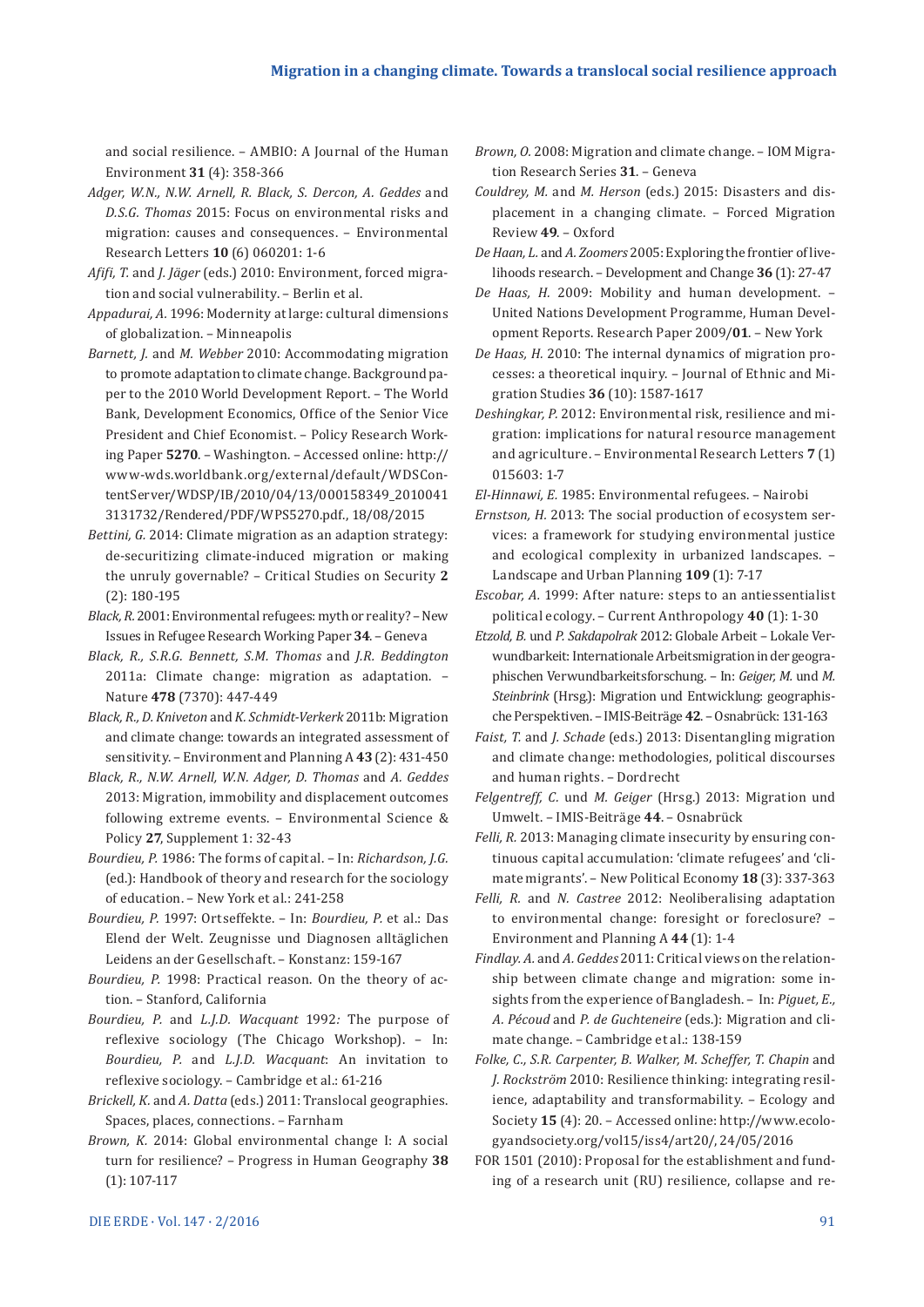organization in social-ecological systems of East- and South Africa's savannahs. Preamble. – Unpublished proposal. – Bonn and Cologne: 1-43

- Foresight 2011: Migration and global environmental change. Final project report. – The Governance Office for Science. – London
- *Gemenne, F.* 2015: One good reason to speak of 'climate refugees'. – Forced Migration Review **49**: 70-71. – Accessed online: http://www.fmreview.org/en/climatechangedisasters/gemenne.pdf., 18/08/2015
- *Greiner, C.* 2010: Patterns of translocality: migration, livelihoods and identities in northwest Namibia. – Sociologus **60** (2): 131-161
- *Greiner, C.* 2011: Migration, translocal networks and socio-economic stratification in Namibia. – Africa **81** (4): 606–627
- *Greiner, C.* and *P. Sakdapolrak* 2013: Translocality: concepts, applications and emerging research perspectives. – Geography Compass **7** (5): 373-384
- *Greiner, C., S.A. Peth* and *P. Sakdapolrak* 2015: Deciphering migration in the age of climate change. Towards an understanding of translocal relations in socio-ecological systems. – Translocal Resilience Project Working Paper **2**. – Bonn
- *Hedberg, C.* and *R.M. do Carmo* (eds.) 2012: Translocal ruralism. Mobility and connectivity in European rural spaces. – Dordrecht et al.
- *Islam, R.* and *G. Walkerden* 2014: How bonding and bridging networks contribute to disaster resilience and recovery on the Bangladeshi coast. – International Journal of Disaster Risk Reduction **10** A: 281-291
- *Kaag, M.* in collaboration with *R. van Berkel, J. Brons, M. de Bruijn, H. van Dijk, L. de Haan, G. Nooteboom* and *A. Zoomers* 2004: Ways forward in livelihood research. – In: *Kalb, D., W. Pansters* and *H. Siebers* (eds.): Globalization and development: themes and concepts in current research. – Dordrecht et al.: 49-74
- *Keck, M.* and *P. Sakdapolrak* 2013: What is social resilience? Lessons learned and ways forward. – Erdkunde **67** (1): 5-19
- *Kelly, P.F.* 2011: Migration, agrarian transition, and rural change in Southeast Asia. – Critical Asian Studies **43** (4): 479-506
- *Kelly, P.F.* (ed.) 2013: Migration, agrarian transition, and rural change in Southeast Asia. – London, New York
- *Khoa, N.V., N.C. Thao* and *K. van der Geest* 2012: "Where the Rain Falls" project. Case study: Viet Nam. Results from Dong Thap Province, Thap Muoi District. – UNU-EHS Report **8**. – Bonn
- *Klasen, S.* and *H. Waibel* (eds.) 2012: Vulnerability to poverty: theory, measurement and determinants, with case studies from Thailand and Vietnam. – Basingstoke et al.
- Lacy, S. (2011): Migration und Anpassung an den Klimawandel. Wege zur Verbesserung von Anpassungskapazitäten

durch Entwicklungszusammenarbeit: Überblick. – Präsentation. – Nürnberg. – Accessed online: http:// www.bamf.de/SharedDocs/Anlagen/DE/Downloads/ Infothek/Themendossiers/Tagung-Klimawandel-2011/ klimawandel-tagung-lacy.pdf?\_\_blob=publicationFile, 18/08/2015

- *Levitt, P.* 2001: Transnational migration: taking stock and future directions. – Global Networks **1** (3): 195-216
- *Levitt, P.* and *N. Glick Schiller* 2004: Conceptualizing simultaneity: a transnational social field perspective on society. – International Migration Review **38** (3): 1002-1039
- *Marcus, G.E.* 1995: Ethnography in/of the world system: the emergence of multi-sited ethnography. – Annual Review of Anthropology **24** (1): 95-117
- *Massey, D.S., J. Arango, G. Hugo, A. Kouaouci, A. Pellegrino*  and *J.E. Taylor* 1998: Worlds in motion. Understanding international migration at the end of the millennium. – Oxford et al.
- *McDowell, C.* and *A. de Haan* 1997: Migration and sustainable livelihoods. A critical review of the literature. – IDS Working Paper **65**. – Brighton. – Accessed online: https:// www.ids.ac.uk/files/dmfile/Wp65.pdf, 18/08/2015
- *McLeman, R.* 2010: Impacts of population change on vulnerability and the capacity to adapt to climate change and variability: a typology based on lessons from "a hard country". – Population and Environment **31** (5): 286-316
- *McLeman, R.* and *B. Smit* 2006: Migration as an adaptation to climate change. – Climatic Change **76** (1): 31-53
- *Mendola, M.* 2012: Rural out-migration and economic development at origin: a review of the evidence. – Journal of International Development **24** (1): 102-122
- *Methmann, C.* and *A. Oels* 2015: From 'fearing' to 'empowering' climate refugees: governing climate-induced migration in the name of resilience. – Security Dialogue **46** (1): 51-68
- Millennium Ecosystem Assessment 2005: Ecosystems and human well-being: synthesis. – Washington
- *Müller, B., M. Haase, A. Kreienbrink* and *S. Schmid* 2012: Klimamigration. Definitionen, Ausmaß und politische Instrumente in der Diskussion. – Bundesamt für Migration und Flüchtlinge, Working Paper **45**. – Nürnberg
- *Müller-Mahn, D.* and *J. Everts* 2013: Riskscapes: the spatial dimensions of risk. - In: *Müller-Mahn, D.* (ed.): The spatial dimension of risk: how geography shapes the emergence of riskscapes. – London et al.: 22-36
- *Murphy, D.W.A.* 2015: Theorizing climate change, (im)mobility and socio-ecological systems resilience in low-elevation coastal zones. – Climate and Development **7** (4): 380-397
- *Mustafa, D.* 2005: The production of an urban hazardscape in Pakistan: modernity, vulnerability, and the range of choice. – Annals of the Association of American Geographers **95** (3): 566-586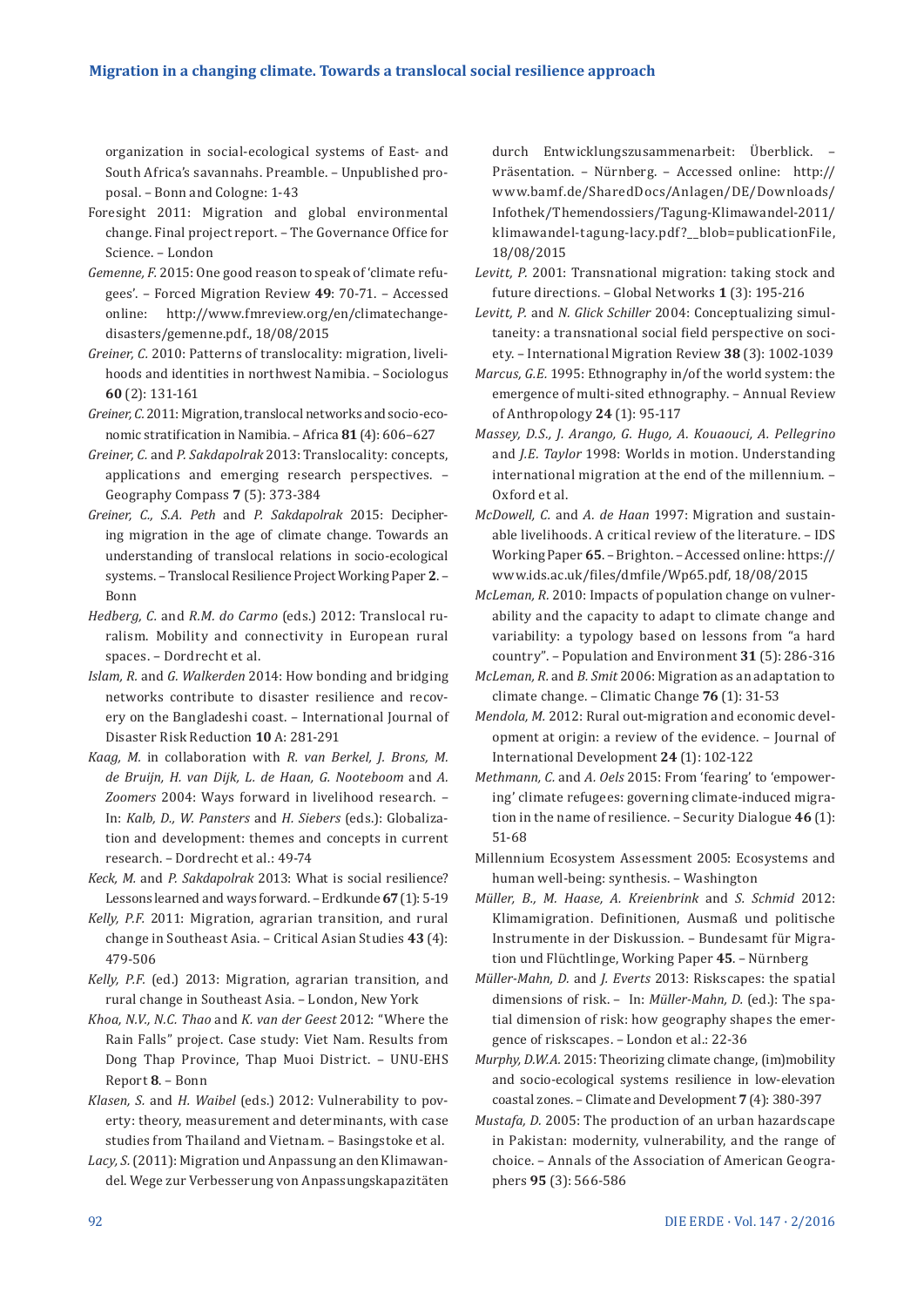- *Myers, N.* 2002: Environmental refugees: a growing phenomenon of the 21st century. – Philosophical Transactions of the Royal Society B: Biological Sciences **357**  (1420): 609-613
- *Oakes, T.* and *L. Schein* (eds.) 2005: Translocal China: linkages, identities and the reimagining of space. – London, New York
- *Obrist, B., C. Pfeiffer* and *R. Henley* 2010: Multi-layered social resilience: a new approach in mitigation research. – Progress in Development Studies **10** (4): 283-293
- *Oliver-Smith, A.* 2012: Debating environmental migration: society, nature and population displacement in climate change. – Journal of International Development **24** (8): 1058-1070
- *Perch-Nielsen, S.L., M.B. Bättig* and *D. Imboden* 2008: Exploring the link between climate change and migration. – Climatic Change **91** (3-4): 375-393
- *Pielke, R., Jr, G. Prins, S. Rayner* and *D. Sarewitz* 2007: Climate change 2007: Lifting the taboo on adaptation. – Nature **445** (7128): 597-598
- *Piguet, E.* 2013: From "primitive migration" to "climate refugees": the curious fate of the natural environment in migration studies. – Annals of the Association of American Geographers **103** (1): 148-162
- *Piguet, E.* and *F. Laczko* (eds.) 2014: People on the move in a changing climate: the regional impact of environmental change on migration. – Global Migration Issues **2**. – Dordrecht et al.
- *Piguet, E., A. Pécoud* and *P. de Guchteneire* 2011: Migration and climate change: an overview. – Refugee Survey Quarterly **30** (3): 1-23
- *Portes, A.* and *J. Sensenbrenner* 1993: Embeddedness and immigration: notes on the social determinants of economic action. – The American Journal of Sociology **98**  (6): 1320-1350
- *Richmond, A.H.* 1993: Reactive migration: sociological perspectives on refugee movements. – Journal of Refugee Studies **6** (1): 7-24
- *Rigg, J., A. Salamanca* and *M. Parnwell* 2012: Joining the dots of agrarian change in Asia: a 25 year view from Thailand. – World Development **40** (7): 1469-1481
- *Ryan, L.* 2011: Migrants' social networks and weak ties: accessing resources and constructing relationships postmigration. – The Sociological Review **59** (4): 707-724
- *Sakdapolrak, P.* 2014: Livelihoods as social practices reenergising livelihoods research with Bourdieu's theory of practice. – Geographica Helvetica **69** (1): 19-28
- *Sakdapolrak, P.* 2010: Orte und Räume der Health Vulnerability. Bourdieus Theorie der Praxis für die Analyse von Krankheit und Gesundheit in megaurbanen Slums von Chennai, Südindien. – Studien zur geographischen Entwicklungsforschung **38**. – Saarbrücken
- *Sakdapolrak, P.* 2008: Jenseits von "Push und Pull". Internationale Arbeitsmigration als Strategie der Lebenssicherung in Thailand. – Internationales Asienforum **39**  (1-2): 81-105
- *Sakdapolrak, P.* 2007: Water related health risk, social vulnerability and Pierre Bourdieu. – In: *Warner, K.* (ed.): Perspectives on social vulnerability. Selected papers from the First Summer Academy on Social Vulnerability, 22- 28 July 2006, Hohenkammer, Germany. – United Nations University, Institute for Environment and Human Security (UNU-EHS), SOURCE – Studies of the University: research, counsel, education **6**. – Bonn: 50-59
- *Scheffran, J., E. Marmer* and *P. Sow* 2012: Migration as a contribution to resilience and innovation in climate adaptation: social networks and co-development in northwest Africa. – Applied Geography **33**: 119-127
- *Sheller, M.* and *J. Urry* 2006: The new mobilities paradigm. Environment and Planning A **38** (2): 207-226
- *Steinbrink, M.* 2009: Leben zwischen Land und Stadt. Migration, Translokalität und Verwundbarkeit in Südafrika. – Wiesbaden
- *Suhrke, A.* 1993: Pressure points. Environmental degradation, migration and conflict. – Occasional Paper Series of the Project on Environmental Change and Acute Conflict **3**. – Cambridge, Mass.
- *Tacoli, C.* 2009: Crisis or adaptation? Migration and climate change in a context of high mobility. – Environment and Urbanization **21** (2): 513-525
- *Taylor, C.K.* 2011: Shaping topographies of home: a political ecology of migration. – PhD dissertation, University of South Florida, United States
- *Thieme, S.* 2011: Sustaining a multi-local life. Possible theoretical foundations for livelihood and transnational migration studies. – In: *Wiesmann, U.* and *H. Hurni* (eds.): Research for sustainable development: foundations, experiences, and perspectives. – Perspectives of the Swiss National Centre of Competence in Research (NCCR) North South **6**. – Bern: 331-341
- *Thieme, S.* and *K.A. Siegmann* 2010: Coping on women's backs: social capital-vulnerability links through a gender lens. – Current Sociology **58** (5): 715-737
- *Toyota, M., B.S.A. Yeoh* and *L. Nguyen* 2007: Editorial introduction: Bringing the 'left behind' back into view in Asia: a framework for understanding the 'migration-left behind nexus'. – Population, Space and Place **13** (3): 157-161
- UNDP 2009: Overcoming barriers: human mobility and development. Human Development Report. – New York
- UNFCC 2010: Cancun adaptation framework (CAF), 2010 Climate Change Conference, Cancun (COP 16/CMP 6). – Mexico
- *Van Dijk, T.* 2011: Livelihoods, capitals and livelihood trajectories: a more sociological conceptualisation. – Progress in Development Studies **11** (2): 101-117